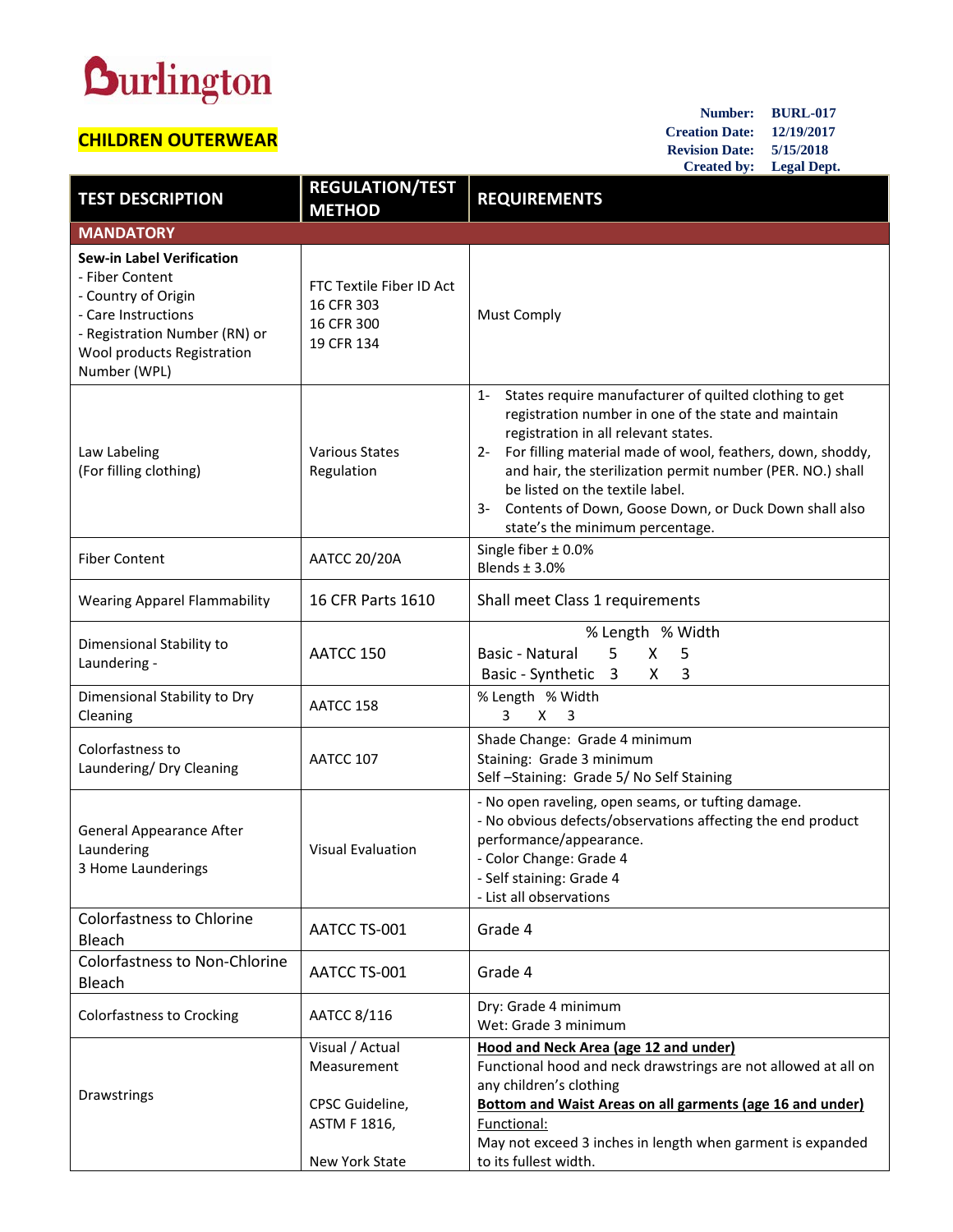|                                                                  | Law 391.b and                                                     | Drawstrings must be bartacked at center back.<br>Non-Functional:                                                                                           |                                                                                                                            |  |
|------------------------------------------------------------------|-------------------------------------------------------------------|------------------------------------------------------------------------------------------------------------------------------------------------------------|----------------------------------------------------------------------------------------------------------------------------|--|
|                                                                  | Amendment                                                         |                                                                                                                                                            |                                                                                                                            |  |
|                                                                  |                                                                   | 24 mon and under: May not exceed 3 inches in length when                                                                                                   |                                                                                                                            |  |
|                                                                  | <b>Wisconsin State</b>                                            | extended to its fullest width                                                                                                                              |                                                                                                                            |  |
|                                                                  | Law ATCP 139                                                      | Size 2 and above: May not exceed 5.5" inches in length when<br>extended to its fullest width.<br>No toggles, knots or attachment at the free ends. Must be |                                                                                                                            |  |
|                                                                  |                                                                   |                                                                                                                                                            |                                                                                                                            |  |
|                                                                  |                                                                   | finished at both ends.                                                                                                                                     |                                                                                                                            |  |
| <b>Rain Test</b><br>(If Claimed to be Waterproof)                | AATCC 35                                                          | Maximum 1g of water penetration @2 ft/2 minute.                                                                                                            |                                                                                                                            |  |
| Spray Test<br>(If Claimed to be Water Resistant)                 | AATCC 22                                                          | Original - 90<br>Washed, after 3 HL-70                                                                                                                     |                                                                                                                            |  |
| <b>Total Lead Content in Substrate</b><br>Material               | CPSIA, Section 101<br>CPSC-CH-E1001-08.3<br>(metallic substrates) | ≤100 ppm<br>- Exclude mill-dyed and mill printed fabrics and threads.<br>- Exclude Natural material in natural state, treated without                      |                                                                                                                            |  |
|                                                                  | CPSC-CH-E1002-08.3<br>(nonmetallic<br>substrates)                 | added lead or substrate with coating removed e.g. leather or<br>fur                                                                                        |                                                                                                                            |  |
| <b>Total Lead in Surface Coating</b>                             | 16 CFR 1303                                                       | $\leq$ 90ppm All accessible coating                                                                                                                        |                                                                                                                            |  |
| Sharp Points/Sharp Edges<br>(under 8 years of age)               | 16 CFR 1500.48/49                                                 | Not allowed                                                                                                                                                |                                                                                                                            |  |
| <b>Small Parts</b><br>(Age 3 and under only)                     | 16 CFR 1501                                                       | Intended for children under 36 months (3 years) of age shall<br>not include removable, liberated components, or fragments of                               |                                                                                                                            |  |
|                                                                  |                                                                   | toys before or after use and abuse                                                                                                                         |                                                                                                                            |  |
| Tracking labels for children's<br>products                       | <b>Consumer Product</b><br>Safety Improvement<br>Act of 2008      | A permanent and distinguishing mark on the product and its<br>packaging, to the extent practicable, enabling the manufacturer                              |                                                                                                                            |  |
|                                                                  |                                                                   | and purchaser to ascertain the name of the manufacturer or                                                                                                 |                                                                                                                            |  |
|                                                                  |                                                                   | private labeler, location and date of production of the product.                                                                                           |                                                                                                                            |  |
| Washington lead, cadmium and                                     | Washington Children's<br>Safe Products Act<br>(CSPA)              | ≤40 ppm Cadmium;                                                                                                                                           |                                                                                                                            |  |
| phthalates on children's product                                 |                                                                   | ≤90 ppm Lead;                                                                                                                                              |                                                                                                                            |  |
|                                                                  |                                                                   | ≤1000 ppm Phthalates (combined).                                                                                                                           |                                                                                                                            |  |
|                                                                  |                                                                   | Compound                                                                                                                                                   | Max. levels in ppm                                                                                                         |  |
|                                                                  |                                                                   | Antimony                                                                                                                                                   | 60 (soluble)                                                                                                               |  |
| New York Toxic chemicals in                                      | The Toxic Free Toys Act                                           | Arsenic                                                                                                                                                    | 25 (soluble)                                                                                                               |  |
| children's products                                              | (Albany, Suffolk<br>County)                                       | Cadmium                                                                                                                                                    | 75 (soluble)                                                                                                               |  |
|                                                                  |                                                                   | Lead in surface coating                                                                                                                                    | 90 (soluble)                                                                                                               |  |
|                                                                  |                                                                   | Lead in substrates                                                                                                                                         | 100 (total)                                                                                                                |  |
|                                                                  |                                                                   | Mercury                                                                                                                                                    | 60 (Soluble)                                                                                                               |  |
| <b>STATES REGULATIONS</b>                                        |                                                                   |                                                                                                                                                            |                                                                                                                            |  |
| Total heavy metals in packaging                                  | Toxics in Packaging                                               |                                                                                                                                                            | Packaging shall not contain the sum of mercury, cadmium, lead                                                              |  |
|                                                                  | Clearinghouse (TPCH)                                              |                                                                                                                                                            | and chromium (VI) in concentration above 0.01% by weight.<br>Plastic bags with a thickness of less than 1 mil (0.001 inch) |  |
|                                                                  |                                                                   | having an opened end larger than 5 inches in diameter shall                                                                                                |                                                                                                                            |  |
|                                                                  | Various state laws                                                | contain the following warning statement or equivalent:                                                                                                     |                                                                                                                            |  |
| <b>Plastic Bag Warnings</b>                                      |                                                                   | WARNING: To avoid danger of suffocation, keep this plastic                                                                                                 |                                                                                                                            |  |
|                                                                  |                                                                   | bag away from babies and children. Do not use this bag in                                                                                                  |                                                                                                                            |  |
|                                                                  |                                                                   | cribs, beds, carriages or playpens. This bag is not a toy.                                                                                                 |                                                                                                                            |  |
| California Prop 65                                               | Warning label or                                                  |                                                                                                                                                            | In lieu of warning label, product should meet all applicable Prop                                                          |  |
|                                                                  | applicable testing                                                | 65 requirements.                                                                                                                                           |                                                                                                                            |  |
| <b>OPTION (QUALITY &amp; PERFORMANCE)</b><br><b>Thread Count</b> | ASTM D3775                                                        | <b>Thread Count</b>                                                                                                                                        |                                                                                                                            |  |
| Weight                                                           | ASTM D3776                                                        | As Specified $(+/- 5%)$                                                                                                                                    |                                                                                                                            |  |
| Yarn Size                                                        | <b>ASTM D1059</b>                                                 | As Specified $(+/- 10%)$                                                                                                                                   |                                                                                                                            |  |
|                                                                  |                                                                   |                                                                                                                                                            |                                                                                                                            |  |